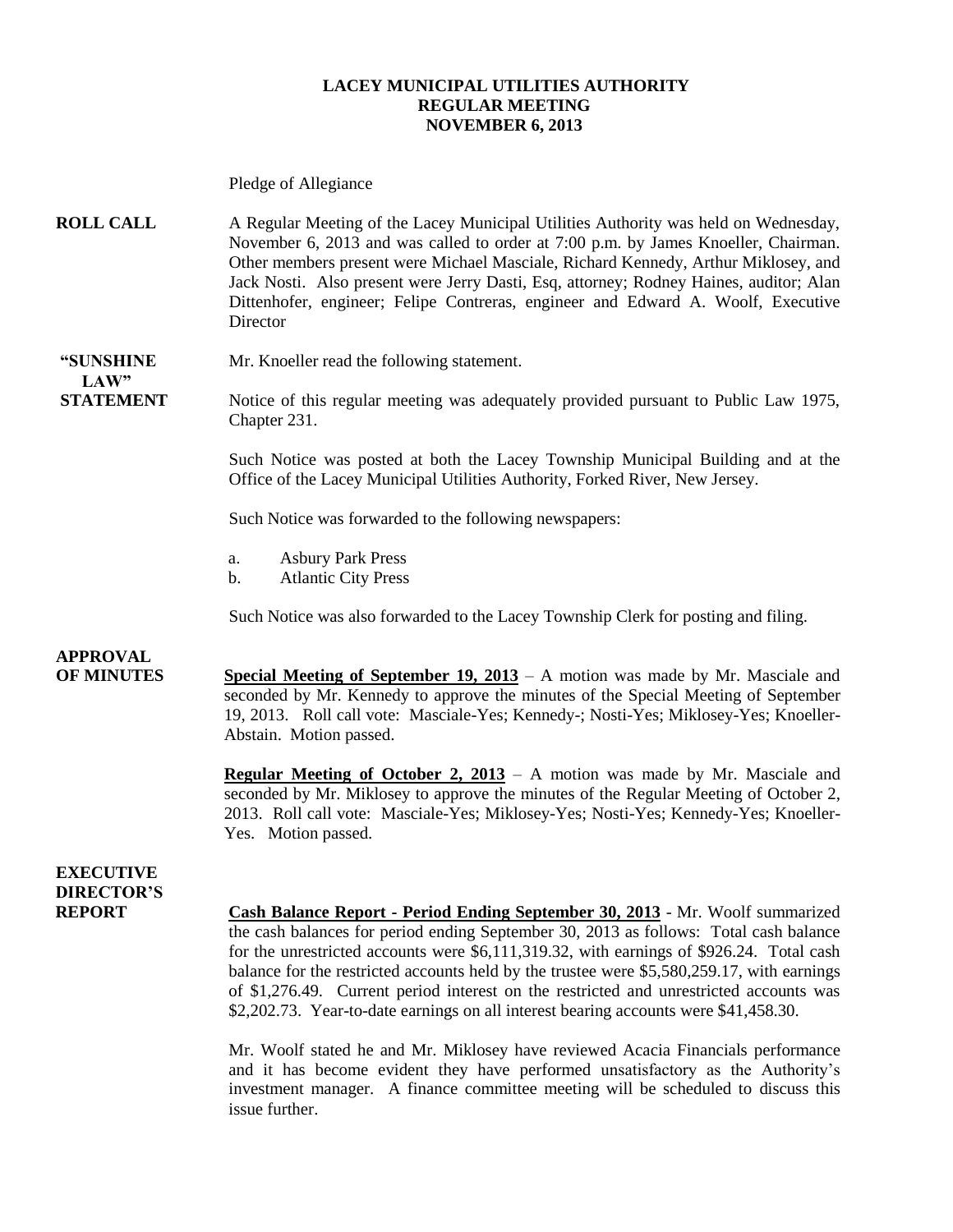**F-250 Pickup and F-250 Utility Truck** – Mr. Woolf stated the LMUA has an F-250 pickup and an F-250 utility truck that are inoperable and are in need of major repairs. Casey Parker has requested to have them turned over the Department of Public Works in lieu of putting them up for sale at public auction. A motion was made by Mr. Masciale and seconded by Mr. Miklosey authorizing the release of the aforementioned vehicles to the Township of Lacey Department of Public Works. Roll call vote: Masciale-Yes; Miklosey-Yes; Nosti-Yes; Kennedy-Yes; Knoeller-Yes. Motion passed.

**Resolution 2013-64 – Wire Transfer Approvals – Hudson City Savings Bank** - On recommendation by the executive director, a motion was made by Mr. Kennedy and seconded by Mr. Miklosey to adopt *Resolution 2013-64, Resolution of the Lacey Municipal Utilities Authority, County of Ocean, State of New Jersey, Authorizing the Executive Director to Execute all Necessary Wire Transfer Approvals on behalf of the Lacey Municipal Utilities Authority with Hudson City Savings Bank..* Roll call vote: Kennedy-Yes; Miklosey-Yes; Nosti-Yes; Masciale-Yes; Knoeller-Yes. Motion passed.

**Resolution 2013-65 – Award Contract Extension for Pump Maintenance and Repair** - On recommendation by the executive director, a motion was made by Mr. Kennedy and seconded by Mr. Miklosey to adopt *Resolution 2013-65, Resolution of the Lacey Municipal Utilities Authority, County of Ocean, State of New Jersey, Awarding Contract Extension on the 2012 Pump Maintenance and Repair Project to Motors and Drives, In., T/A Best Electric Motors.* Roll call vote: Kennedy-Yes; Miklosey-Yes; Nosti-Yes; Masciale-Yes; Knoeller-Yes. Motion passed.

**Resolution 2013-70 – Transfer of Funds 2013 Sewer and Water Budget** – On recommendation by the executive director, a motion was made by Mr. Masciale and seconded by Mr. Kennedy to adopt *Resolution 2013-70, Resolution of the Lacey Municipal Utilities Authority, County of Ocean, State of New Jersey, Authorizing Transfer of Funds, 2013 Sewer and Water Budget.* Roll call vote: Masciale-Yes; Kennedy-Yes; Nosti-Yes; Miklosey-Yes; Knoeller-Yes. Motion passed.

**Resolution 2013-71 – Rejecting Bids – Cleaning and Televising Sewer Contract No. 8** – Mr. Woolf stated bids submitted for this project exceeded the budgeted amount, therefore, the Authority was unable to award the bid. Mr. Contreras explained the main reason the bids were high is that the work is in high demand now due to the storm. Mr. Knoeller asked Mr. Woolf to speak with representatives from Brick Township to see what their prices are. On recommendation by the executive director, a motion was made by Mr. Miklosey and seconded by Mr. Kennedy to adopt *Resolution 2013-71, Resolution of the Lacey Municipal Utilities Authority, County of Ocean, State of New Jersey, Rejecting all Bids for Cleaning and Televising Sewer Contract No. 8.* Roll call vote: Miklosey-Yes; Kennedy-Yes; Nosti-Yes; Masciale-Yes; Knoeller-Yes. Motion passed.

**Resolution 2013-72 – Review of Findings of Local Finance Board** – On recommendation by the executive director, a motion was made by Mr. Masciale and seconded by Mr. Miklosey to adopt *Resolution 2013-72, Resolution of the Lacey Municipal Utilities Authority, Concerning Review of the Findings of the Local Finance Board made at a Meeting of Said Board on September 11, 2013 in Accordance with the Provisions of N.J.S.A. 40A:5A-7.* Roll call vote: Masciale-Yes; Miklosey-Yes; Nosti-Yes; Kennedy-Yes; Knoeller-Yes. Motion passed.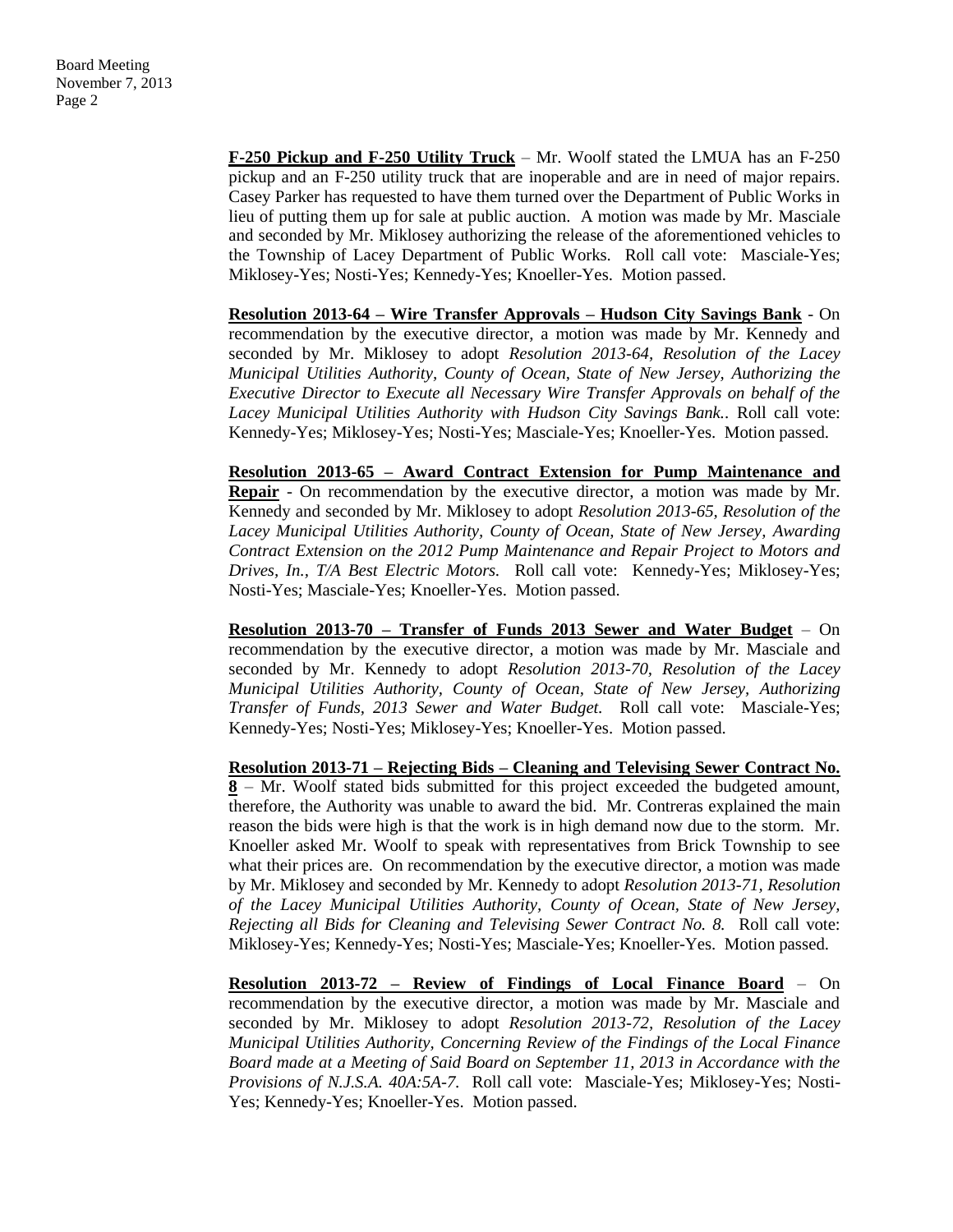Board Meeting November 7, 2013 Page 3

# **BUSINESS**

# **ENGINEER'S**

**REPORT** The business report was submitted for review.

**REPORT Change Order No. 3 – Water Treatment Plant No. 1 Upgrades – TKT Construction** Mr. Contreras stated Change Order No. 3 has been revised to reflect the removal of charges for the stone and the fence from the original change order for a decrease of \$10,000.00. On recommendation by the engineer, a motion was made by Mr. Miklosey and seconded by Mr. Nosti to approve Change Order No. 3, representing controls, valves, piping & chemical pump adjustments for a net contract increase of \$70,900.78. Roll call vote: Miklosey-Yes; Nosti-Yes; Kennedy-Yes; Masciale-Yes; Knoeller-Yes. Motion passed.

> **Change Order No. 2 – Water Treatment Plant No. 1 Upgrades – TKT Construction** Mr. Contreras stated he compared pricing for the roofing shingles as part of Change Order No. 2 that was put on hold. He stated price comparison was \$1,400.00 cheaper, therefore, he requested the Board to approve the roofing charges as part of Change Order No. 2. A motion was made by Mr. Masciale and seconded by Mr. Miklosey to approve the roofing as part of Change Order No. 2. Roll call vote: Masciale-Yes; Miklosey-Yes; Nosti-Yes; Kennedy-Yes; Knoeller-Yes. Motion passed.

> **Change Order No. 4 – Water Treatment Plant No. 1 Upgrades – TKT Construction** On recommendation by the Authority's engineer, a motion was made by Mr. Nosti and seconded by Mr. Kennedy to approve Change Order No. 4, representing a one hundred seventy eight (178) day time extension for a revised project completion date of January 1, 2014. Roll call vote: Nosti-Yes; Kennedy-Yes; Miklosey-Yes; Masciale-Yes; Knoeller-Yes. Motion passed.

> **Installation of Hydraulic Grinder at Parkers Point and L-4 Pump Station** – Mr. Dittenhofer stated his office reviewed and approved the shop drawings and submittals. Currently waiting for the equipment to be delivered.

> **Cleaning & Televising Contract No. 8** – Mr. Dittenhofer stated the cost exceeded the budgeted amount, therefore, the contract was not awarded.

> **Decommissioning of Brookdale Wells No. 1 & No. 2 – Mr. Contreras stated a site visit** was completed to determine the possibility of demolishing the plant. A site plan was prepared for the Board's review showing the lot in question.

> Mr. Knoeller stated if the building is demolished, the land can possibly be put up for sale to the adjoining homeowners. If they are not interested, it could be a buildable lot. Mr. Dasti stated he would have to find out if the land is part of the Pheasant Run property. Mr. Knoeller asked what it would cost to demolish the building. Mr. Dittenhofer stated approximately \$20,000.00. Mr. Knoeller asked Mr. Dittenhofer to prepare a cost estimate associated with making the lot a vacant lot. He asked Mr. Dasti to determine if the land is part of the deed restriction and well as finding out what it would be appraised at.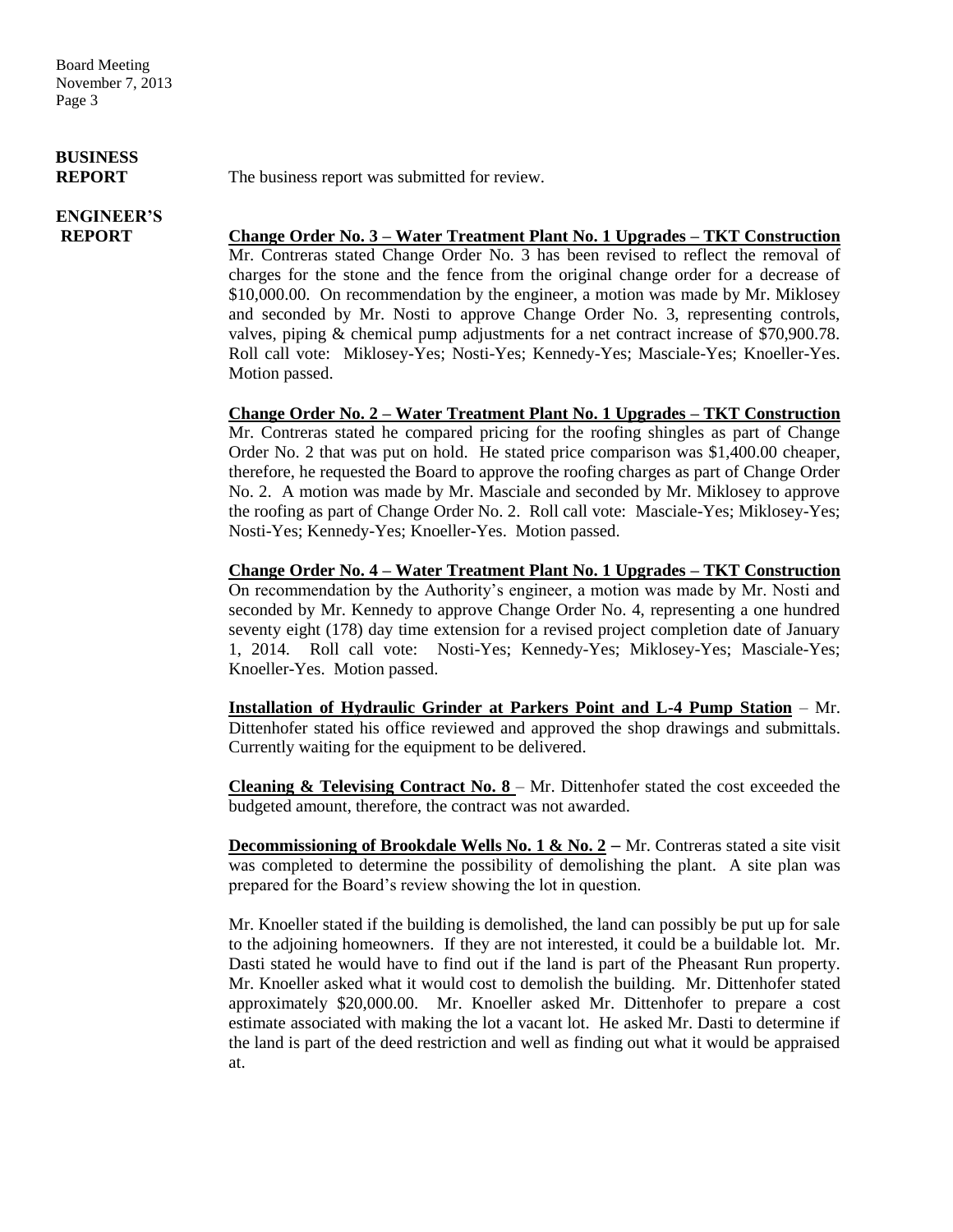Mr. Masciale asked for the operating status on Wells 7 & 8. Mr. Dittenhofer stated the start up for Well No. 7 is scheduled for Tuesday. At that time, the State would be contacted and testing will begin. Once the test results are received, Well No. 7 can go on-line. He anticipates having Well No. 7 on-line in 45 days. Regarding Well No. 8, Mr. Dittenhofer stated the power company still has to run the power line. Well No. 8 can be run with a generator if necessary. Mr. Masciale asked once Well No. 7 is on-line, what is the retention with Well No. 8. Mr. Dittenhofer stated Well No. 8 is the backup for Well No. 7. Mr. Woolf stated the wells will be alternated once commercial power is obtained.

## **ATTORNEY'S**

**AUDITOR'S**

**REPORT Resolution 2013-66 – Easement Agreement with Township of Lacey – Assignment of Easement Agreement to Crown Castle** – On recommendation by the authority's attorney, a motion was made by Mr. Miklosey and seconded by Mr. Nosti to adopt *Resolution 2013-66, Resolution of the Lacey Municipal Utilities Authority, County of Ocean, State of New Jersey, Authorizing Execution of an Easement Agreement with the Township of Lacey and Authorizing an Assignment of the Easement Agreement to Crown Castle.* Roll call vote: Miklosey-Yes; Nosti-Yes; Kennedy-Yes; Masciale-Yes; Knoeller-Yes. Motion passed.

> **Bond Refunding** – Mr. Dasti stated the sewer and water bond refunding has been completed, and substantial savings were achieved by the Authority for the benefit of the ratepayers.

**REPORT** The September 30, 2013 auditor's report was submitted for review. Mr. Haines informed Mr. Miklosey the issue regarding the July OCUA information would be addressed at the next meeting.

> Mr. Knoeller stated through the month of September the Authority's estimated usage from the OCUA exceeded actual usage by 10.134 million gallons. Therefore, the Authority can anticipate a credit of \$39,340.00 through the month of September. He stated the OCUA should be providing the Authority with actual meter reading numbers every month. Mr. Woolf stated they only provide what the flows are on a monthly basis. Mr. Knoeller asked Mr. Woolf to contact the OCUA and request they provide the Authority with actual meter reading numbers for each meter.

#### **CORRESPONDENCE**

**Mr. & Mrs. O'Shea** – Requesting relief of utility bill, due to watering lawn without irrigation meter. Based upon the available information, a waiver of a portion of the charges could not be supported.

**Martin O'Donnell** – Requesting relief of utility bill, due to filling pool without pool fill meter. Based upon the available information, a waiver of a portion of the charges could not be supported.

**James DiBarba** - Requesting relief of utility bill, due to filling pool without pool fill meter. Due to extenuating circumstances, a motion was made by Mr. Kennedy and seconded by Mr. Masciale to grant a credit adjustment in the amount of \$42.00 (10,000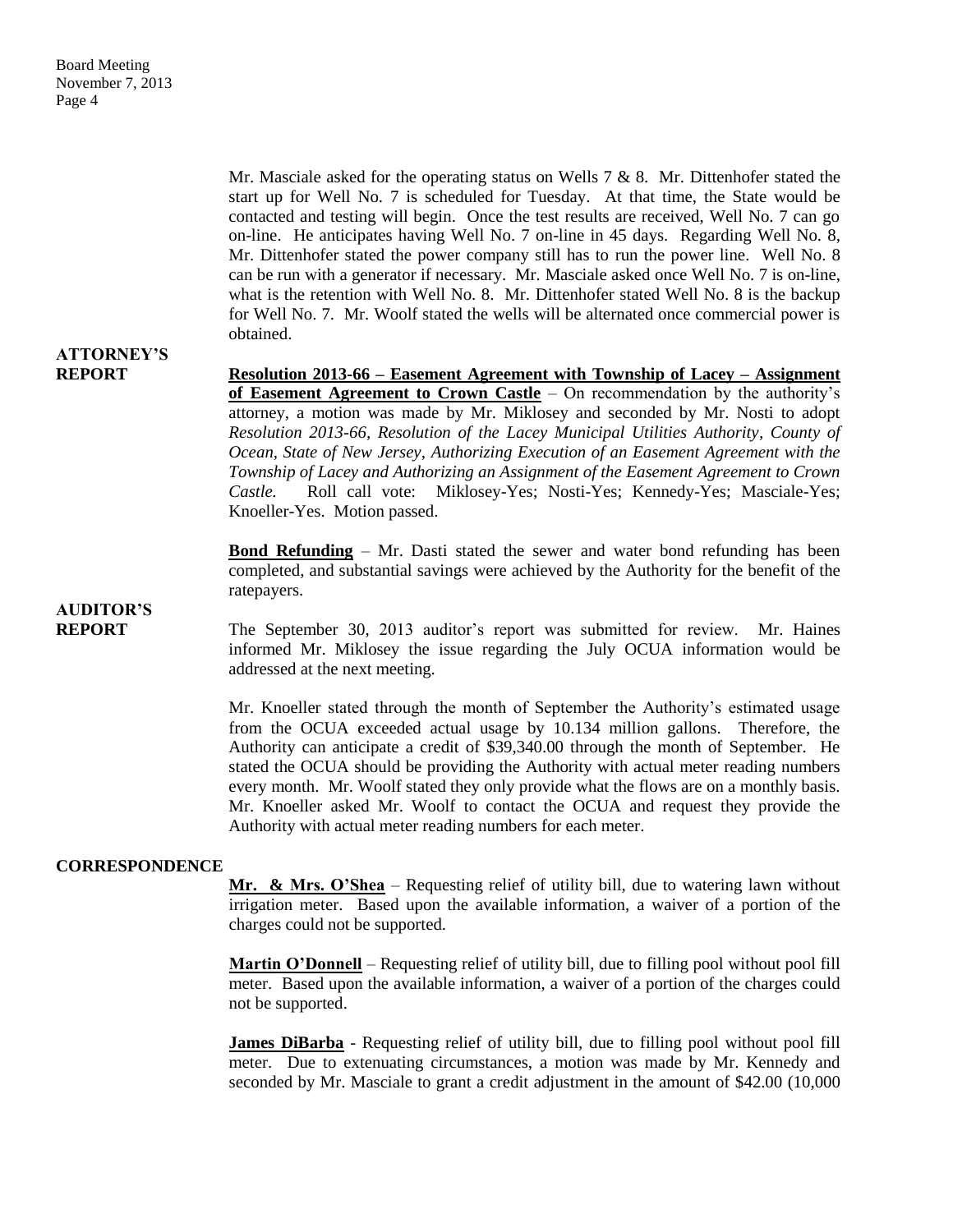Board Meeting November 7, 2013 Page 5

> gallons). Roll call vote: Kennedy-Yes; Masciale-Yes; Nosti-Yes; Miklosey-Yes; Knoeller-Yes. Motion passed.

> **Theresa Brennan** - Requesting relief of utility bill, due to filling pool without pool fill meter. Since the filling of the pool was storm related, a motion was made by Mr. Kennedy and seconded by Mr. Nosti to grant a credit adjustment in the amount of \$204.00 (30,000 gallons). Roll call vote: Kennedy-Yes; Nosti-Yes; Miklosey-Yes; Masciale-Abstain; Knoeller-Yes. Motion passed.

### **OLD**

| <b>BUSINESS</b> | There was no old business to discuss. |
|-----------------|---------------------------------------|
|                 |                                       |

**NEW** 

**BUSINESS** There was no new business to discuss.

### **PUBLIC BUSINESS/**

**PAYMENT OF**

**COMMENT Regina Discenza, Sunset Drive** – Mrs. Discenza suggested the Authority remind Home Depot that no salt is to be used for snow melting purposes. Mr. Knoeller asked Mr. Woolf to send Home Depot a memo to this regard.

#### **VOUCHERS** WHEREAS, the members of the Lacey Municipal Utilities Authority carefully examined all vouchers presented for payment of claims;

**NOW, THEREFORE, BE IT RESOLVED** by the Lacey Municipal Utilities Authority that:

1. Said vouchers in the sum of \$437,980.49 be same are hereby approved to be paid.

2. Said vouchers are listed on the attached computer check register.

A motion was made by Mr. Nosti and seconded by Mr. Kennedy to adopt the above resolution. Roll call vote: Nosti-Yes; Kennedy-Yes; Miklosey-Yes; Masciale-Yes; Knoeller-Yes. Motion passed.

**ADJOURNMENT** There being no further business to discuss, the meeting was adjourned at 7:25 p.m.

Respectfully submitted,

Michele Kennedy Executive Secretary